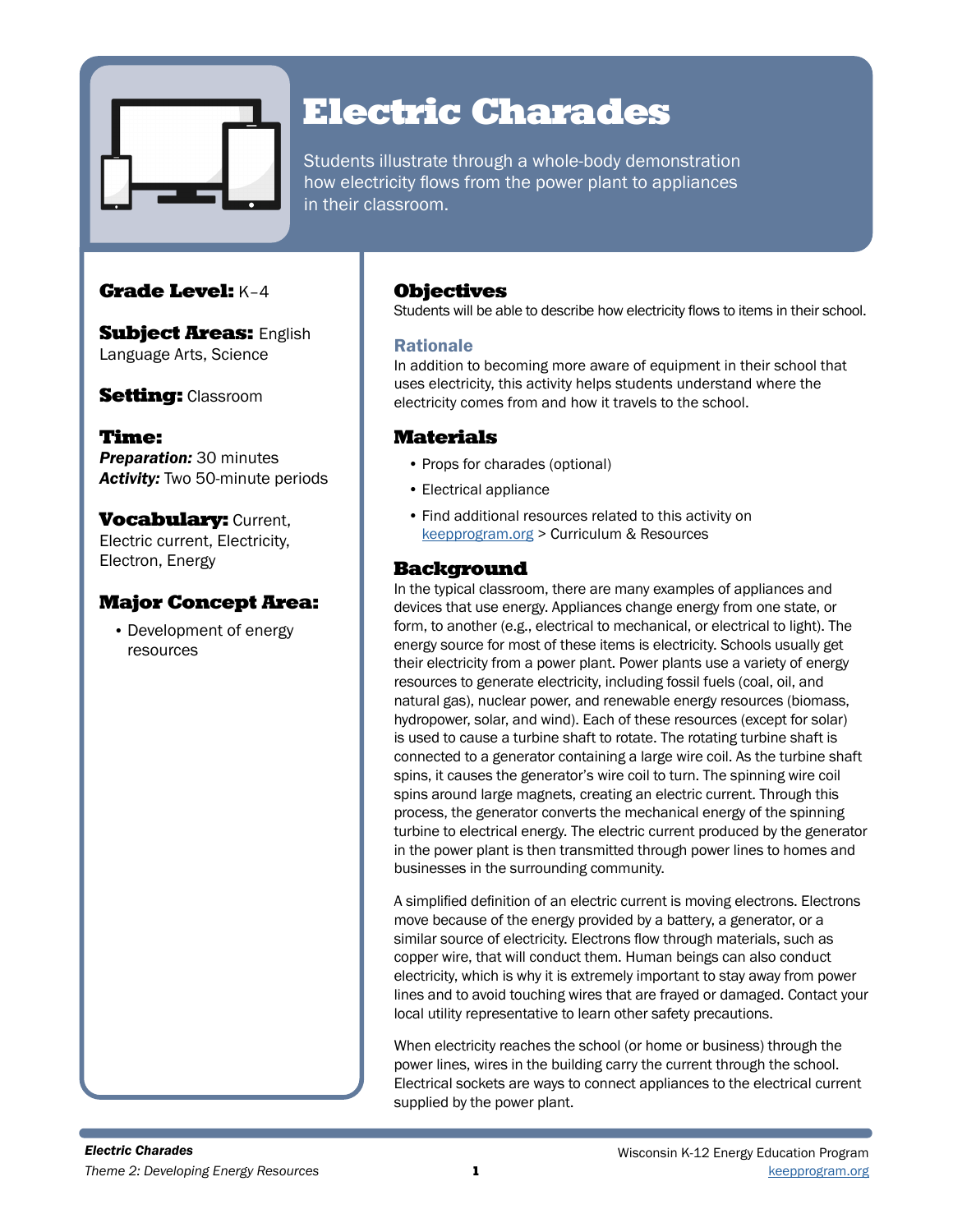Appliances are conversion devices that change energy from one state to another. For example, a light bulb changes electrical energy to light energy. Other appliances have motors that convert electricity to mechanical energy, such as in a blender or a fan in a SMART Board® projector. Other signs of energy observed in appliances include sound, light, movement, and heat.

Another major energy user in schools is the heating, ventilation, and cooling system (HVAC). The majority of schools in Wisconsin use furnaces or boilers that burn natural gas, fuel oil, or propane (also called liquid petroleum gas, or LPG). Biomass is used to heat some schools in northern Wisconsin and electric baseboard heat is used in some smaller schools.

Schools use large amounts of energy to light classrooms, run appliances, and maintain comfortable room temperatures. Next to personnel costs, energy expenses are usually a school's largest budget item. If schools spend less on energy, those funds will be available for other items students need.

Teachers and students can help reduce energy costs by turning off lights and appliances when they are not in use and encouraging the school to purchase energyefficient items. Schools could save close to 30 percent of their energy expenditures through operational changes (such as energy-efficient lighting, insulation, and innovative HVAC systems).

The Focus on Energy Agriculture, Schools and Government Program is a comprehensive program that provides technical support and access to financing for schools interested in reducing their energy costs. For more information about this program, visit Focus on Energy at [focusonenergy.com](http://focusonenergy.com).

## Procedure

## **Orientation**

List several items in the classroom such as the SMART Board®, computers, and the lights. Ask students what these items have in common. See if the students list electricity; if they do not, help them recognize electricity as a common element (for example, ask what you have to do to turn the items on and make sure they are running).

## Steps

1. Tell students they are going to play a game of charades in which groups of students will act like an electrical item and the class will need to guess what item is

being portrayed. Inform students this is a whole-body demonstration in which they will become the appliance or electrical item and should illustrate how it functions or works (evidence of energy). For example, if they are an electric pencil sharpener, three students could hold hands and stand in a circle (representing the sharpener) and turn around a student (representing the pencil) standing in the middle. They should not demonstrate the pencil sharpener by acting out a person putting pencil in a pencil sharpener. Decide if props and sound effects are allowed.

- 2. Divide the class into groups of three or four. Assign each group an electrical item or have them choose their own (you will need to make sure there are no repeats). See *Electrical School Equipment* for a list of ideas. Give each group time to prepare its skit, providing coaching as needed. Make sure each presentation illustrates how the item works.
- 3. Have each group demonstrate its item and see if the rest of the class can guess what is being portrayed. Encourage the groups to identify the item and the evidence of energy displayed. Award points if desired.
- 4. When students have completed the skits, plug an appliance into an electric socket and turn it on. Ask them if they know where the electricity to run the appliance (as well as the items portrayed in their skits) comes from. Note their responses.
- **5.** Explain that electricity is generated at the power plant and travels through wires to the school and to the appliances. Refer students to the power lines they see around their school and home and wires that run to their home. Inform them that many wires run underground so they might not see them. This might be a good opportunity to stress electrical safety (see Extensions).
- 6. Tell students they can add electricity flow to their charade skits. Have one group come to the front of the classroom and demonstrate its electrical item. Have the rest of the class represent a power

# Electrical School Equipment

| Computer                           | Printer      |
|------------------------------------|--------------|
| SMART Board <sup>®</sup> projector | Radio        |
| Ipad                               | Refrigerator |
| Photocopier                        | DVD player   |